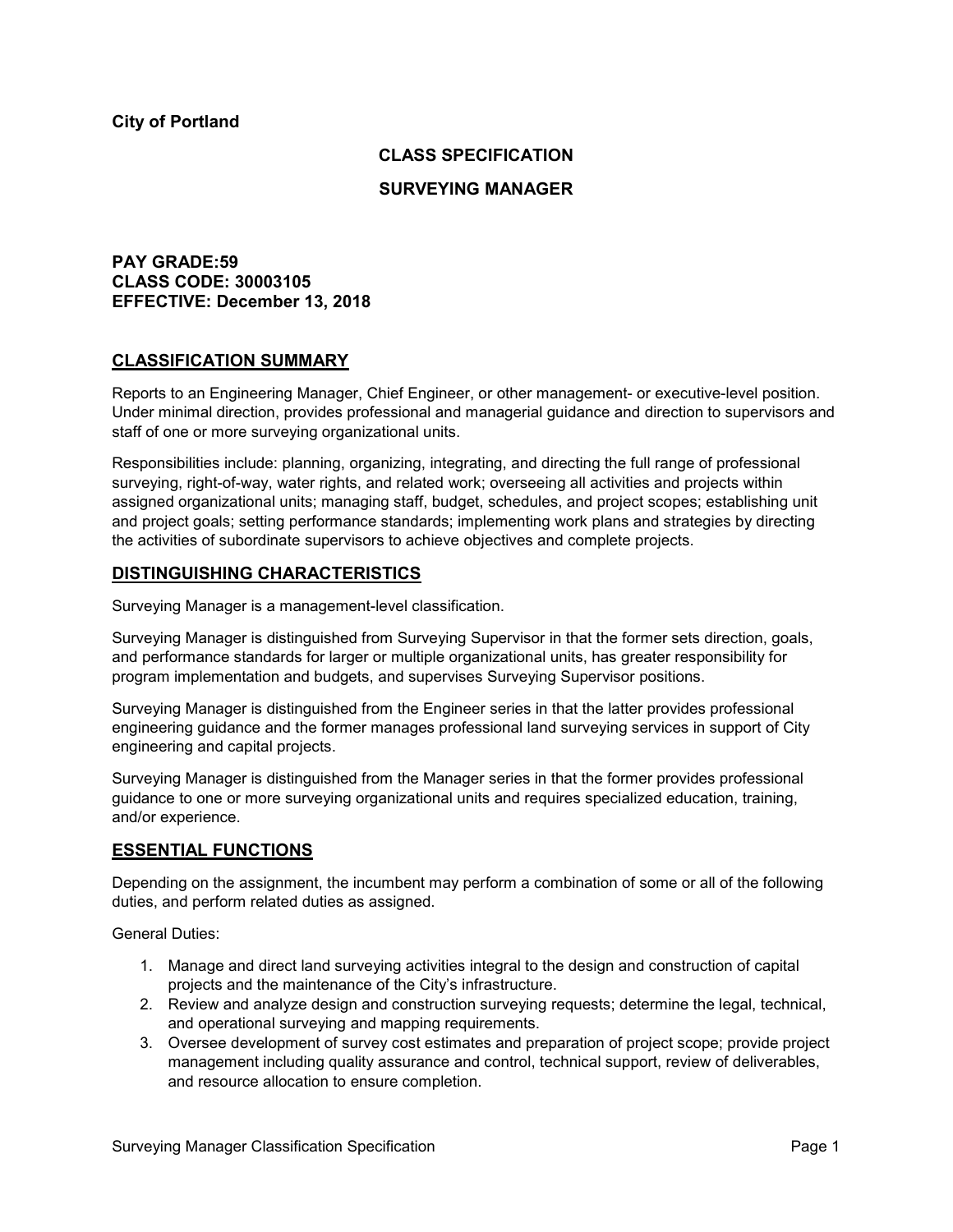- 4. Coordinate development and completion of surveying, construction and water rights project plans, mapping, and standards; coordinate with project stakeholders to ensure operations remain on schedule and budget; direct, organize, supervise, review, and suggest revisions for project plans, mapping, construction, and management; manage staff, budget, schedules, and scope of projects.
- 5. Manage surveying contracts; procure professional services; develop scopes of work; monitor and evaluate progress and final deliverables; review and approve payments.
- 6. Manage right-of-way and easement acquisition and maintenance of existing rights-of-way and easements.
- 7. Provide technical support or research on complex surveying, design and construction support, or property rights issues regarding proposed or existing properties, assets, or capital projects.
- 8. Collaborate with senior management in preparing strategic plans and annual work plans; develop, implement, improve, and evaluate programs, projects, workflow, methods, and work products in accordance with Bureau/Office plans, budgets, and polices; perform various specialized financial, revenue, budgetary, and/or management studies and analyses.
- 9. Assist in budget development and administration, including forecasting resources needed for staffing, equipment, materials, and supplies; monitor budget to actual revenues and expenditures and suggest mid-year or other adjustments.
- 10. Manage and direct the development, implementation, and evaluation of work programs, plans, processes, systems, and procedures.
- 11. Develop and establish performance requirements and personal development targets for staff, regularly monitor performance and provide coaching for improvement and development; evaluate performance and complete annual performance reviews.
- 12. Provide leadership to attract, develop, and retain diverse, highly competent, service-oriented staff that support the City's and Bureau/Office's mission, objectives, and service expectations; create and promote an equitable workplace that demonstrates an environment respectful of living and working in a multicultural society; ensure that employees are provided with guidance and opportunity to correct deficiencies, and appropriate discipline procedures are implemented.
- 13. Ensure project completion in accordance with work plans, and compliance with all applicable federal, state, and local laws, regulations, ordinances, codes, and policies, and Bureau/Office policies and procedures.
- 14. Establish guidelines for deliverables; approve planning documents and issue recommendations to management; oversee the development of comprehensive standard operating procedures.
- 15. Attend public meetings to assist with and make presentations, conduct community outreach, and respond to sensitive citizen and media questions, feedback, and requests for information.

# **SUPERVISION RECEIVED AND EXERCISED**

The work of this classification is performed under minimal direction and oversight by an Engineering Manager, Chief Engineer, or other management- or executive-level position.

Directly supervises a minimum of two (2) employees, including a two (2) professional land surveying positions, of which at least one (1) is a Surveying Supervisor. Indirectly supervises staff assigned to subordinate supervisors.

# **KNOWLEDGE/SKILLS/ABILITIES REQUIRED**

- 1. Thorough knowledge of the theory, principles, and practices of land surveying, including mathematics, physics, geology, and engineering, remote sensing, photogrammetry, land descriptions, right-of-way and property rights, and easements.
- 2. Through knowledge of methods and operations of land surveying instruments and equipment, including Global Information Systems (GIS).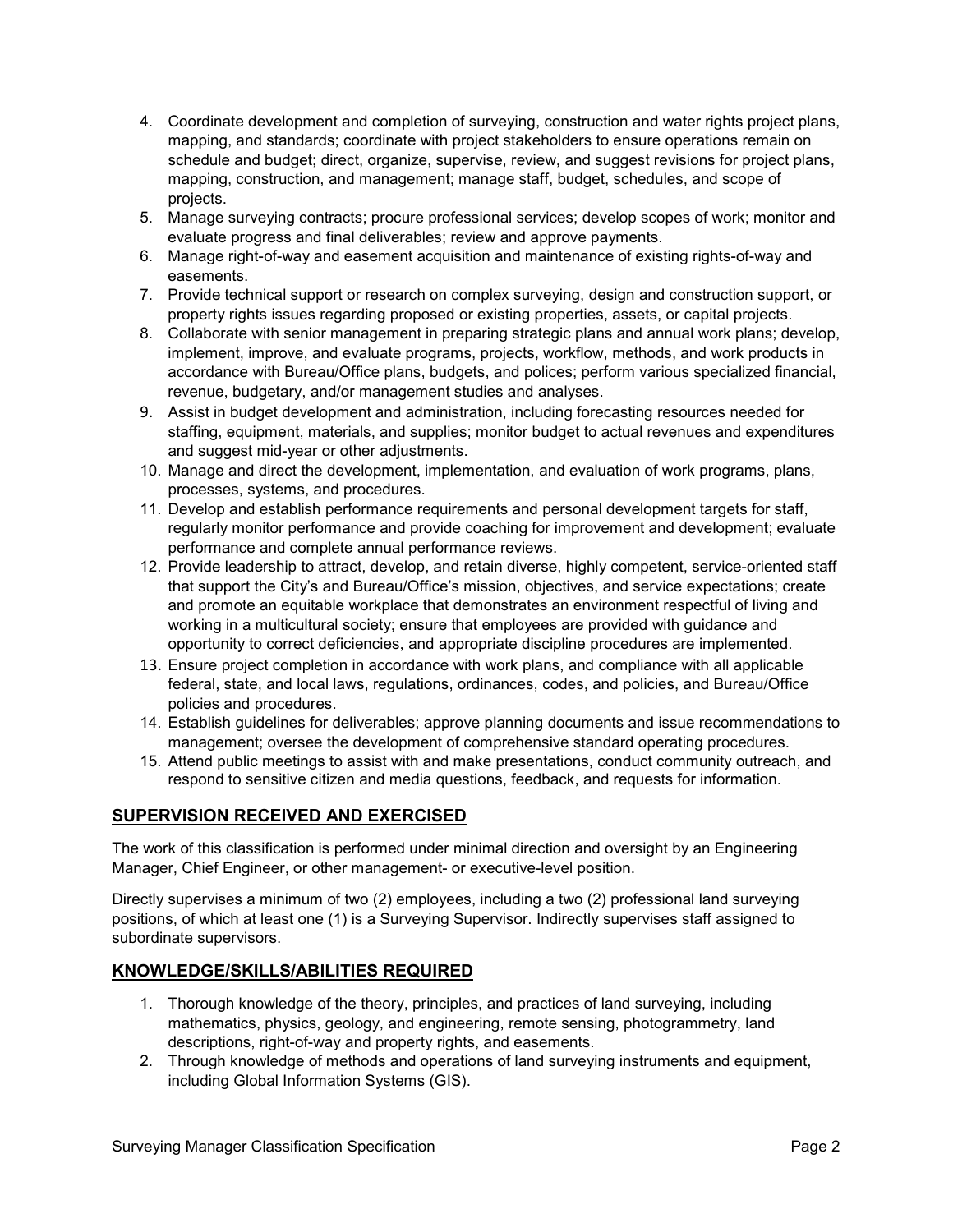- 3. Knowledge of the principles and practices of leadership, operational and strategic planning, current business communication, public administration, program evaluation, budget preparation and administration, and fields related to the mission and purpose of the organizational unit and Bureau/Office.
- 4. Knowledge of principles of management, supervision, training, and performance evaluation.
- 5. Knowledge of budgeting, scheduling, cost control, safety, and administrative practices.
- 6. Knowledge of relevant federal, state, and local laws, statutes, regulations, and ordinances, and the ability to analyze, interpret, explain, and apply them.
- 7. Knowledge of information technology applicable to surveying, mapping, project management, and business aspects of the area of specialization or unit.
- 8. Ability to apply analytic and problem-solving skills to independently develop sound decisions, conclusions, and recommendations.
- 9. Ability to communicate effectively, both verbally and in writing; present information, proposals, and recommendations clearly and persuasively in public settings.
- 10. Ability to establish and maintain effective working relationships with those contacted in the course of work; demonstrate tact, diplomacy, and patience, and gain cooperation through discussion and collaboration.
- 11. Ability to supervise and direct the work of non-technical, technical, professional, and supervisory staff.
- 12. Ability to collaborate with communities of color and people traditionally underrepresented in local decision-making; facilitate inclusive participation in programs and activities; communicate crossculturally.
- 13. Ability to manage a multicultural workforce, promote an equitable workplace environment, and apply equitable program practices to diverse and complex City services.
- 14. Ability to utilize surveying/engineering- and City-specific technology and general office software.

## **MINIMUM QUALIFICATIONS REQUIRED**

Any combination of education and experience that is equivalent to the following minimum qualifications is acceptable.

**Education/Training**: Bachelor's degree from an accredited college or university with major course work in surveying, geomatics, engineering, or field related to organizational unit or Bureau/Office;

AND

**Experience**: Six (6) years of progressively responsible experience in professional land surveying or directly related field, including three (3) years in a supervisory role.

#### **Special Requirements and/or Qualifications:**

Professional Land Surveyor (PLS) License, Oregon State Board of Examiners for Engineering and Land Surveying (OSBEELS).

A valid Certified Water Rights Examiner license may be required for certain positions.

A valid state driver's license.

### **Preferred Qualifications**:

Experience in public administration, project management, or asset management.

Bargaining Unit: Non-represented